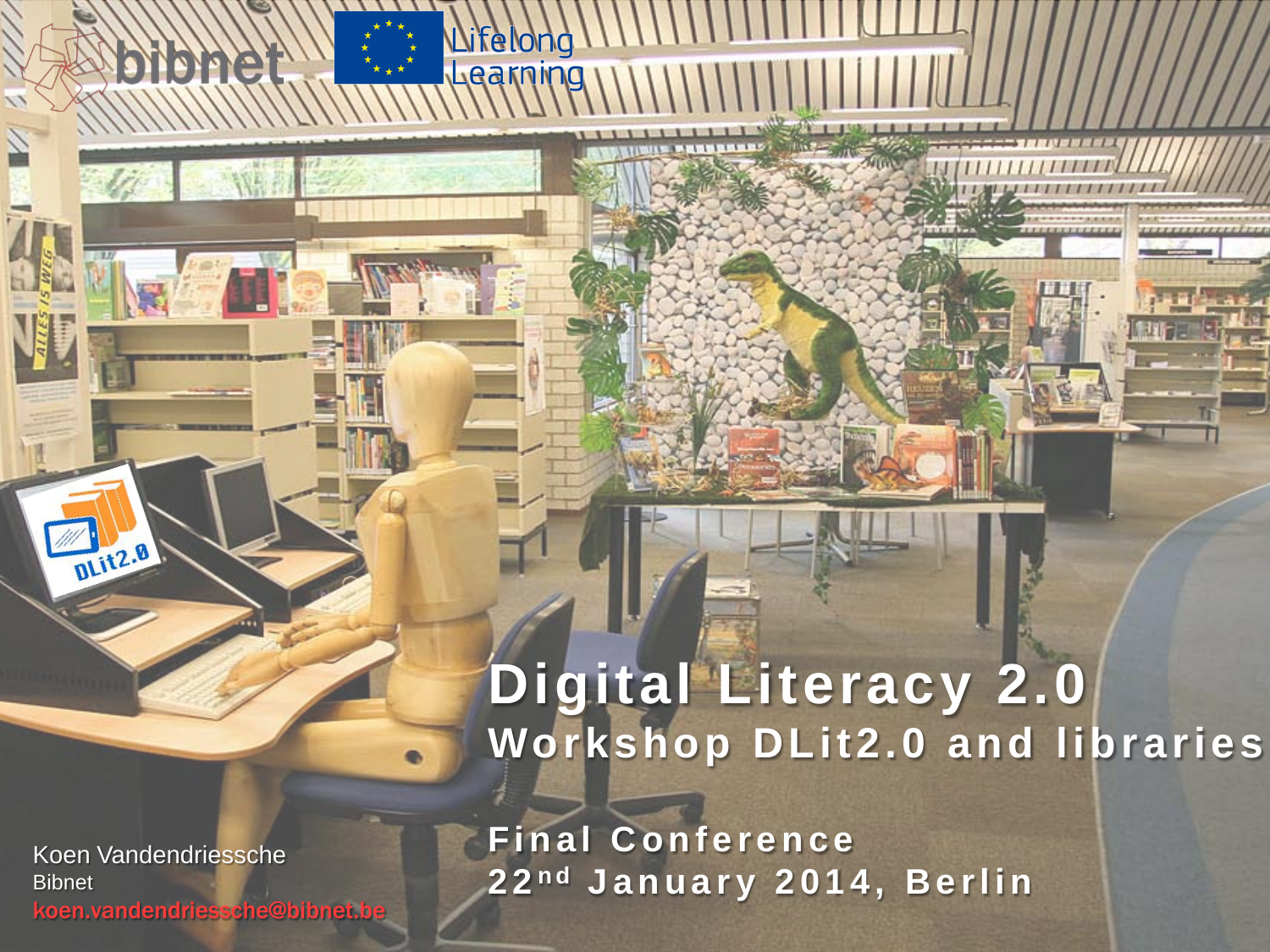# **Presentations**



### **"Adapting the recipe"**

### **Bibnet (Belgium)**:

- Signpost ("but they can help you")
- Face-to-face on counter or PC
- Workshop

## **BPI (France)**:

- Staff training: 3 days, filling gaps (e.g. timing)
- Library in Grigny: Daily use & face-to-face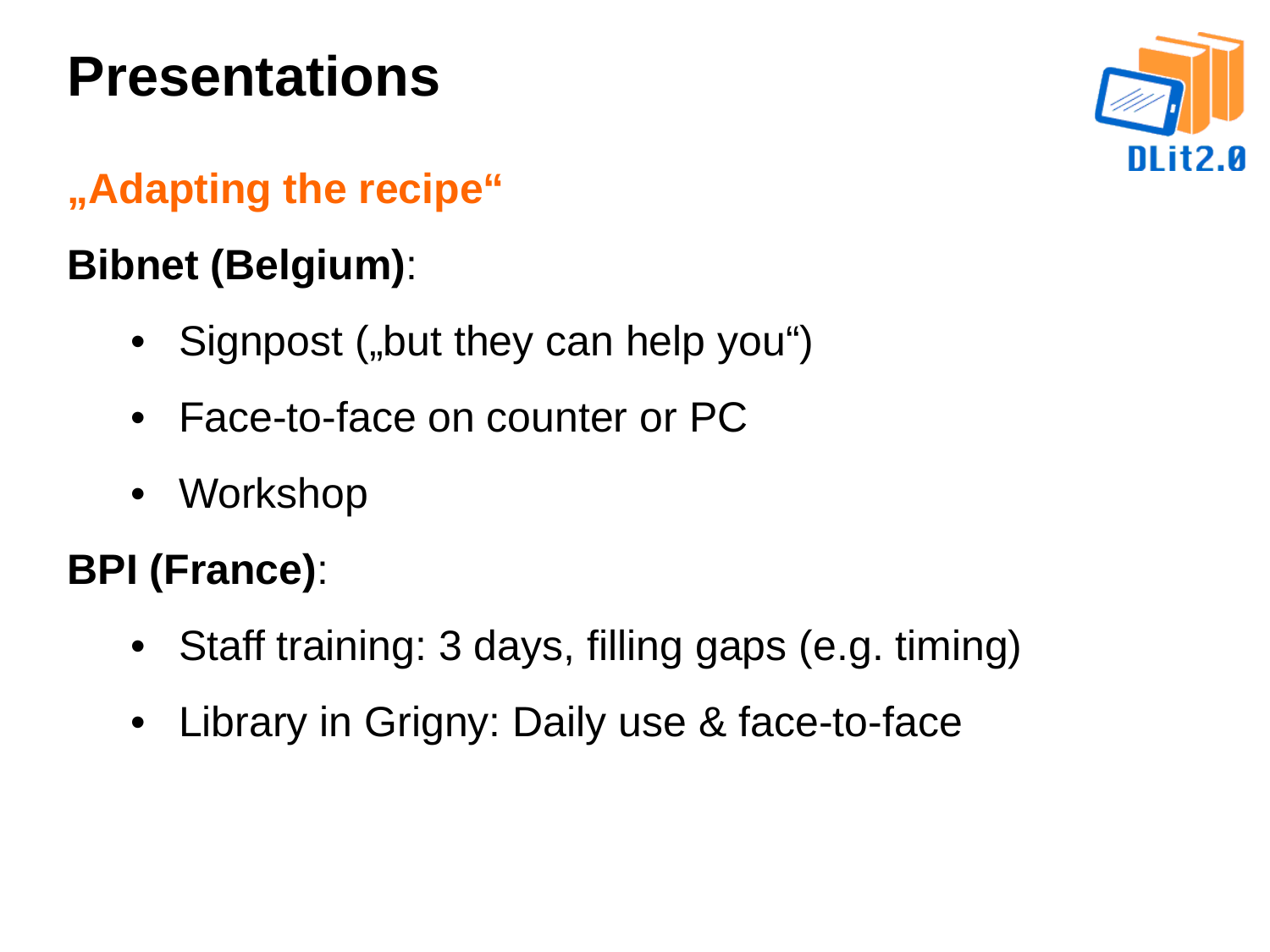

### **"Adapting the recipe"**

## **Cologne**:

- Staff training: Adding a layer about being a trainer
- End-users: 26 x 2hours workshops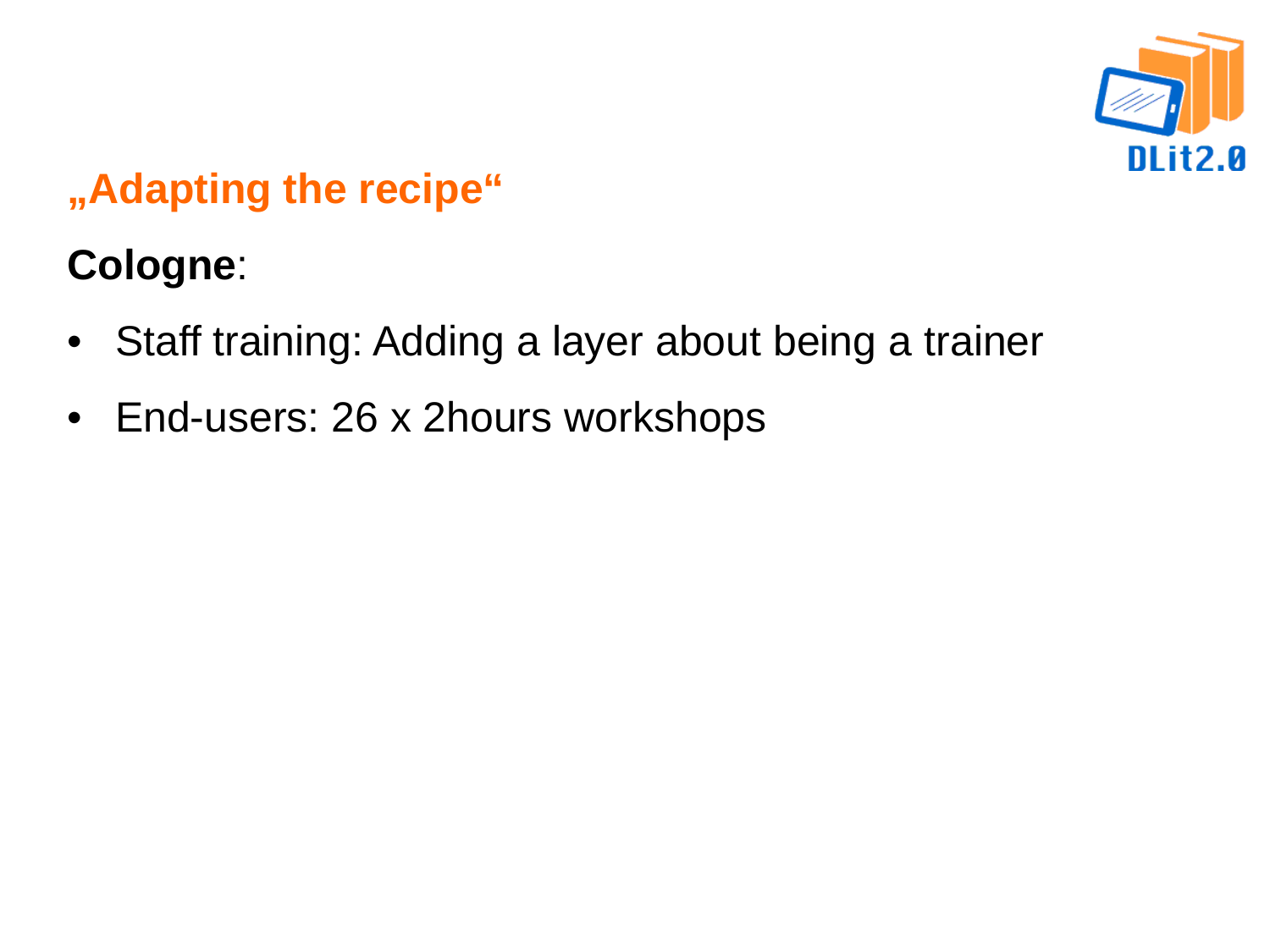# **Core questions**



### 1. **Engage:**

How can my target group be **reached, motivated and engaged**?

### 2. **Conquer:**

What are the technical and organisational **obstacles and barriers to life long learning** for my target group?

#### 3. **Empower:**

How can **web 2.0 applications help empower** my target group?

#### 4. **Envision:**

How can my target group make the most **beneficial use** of information and educational resources with the help **of the DLit2.0 approach**?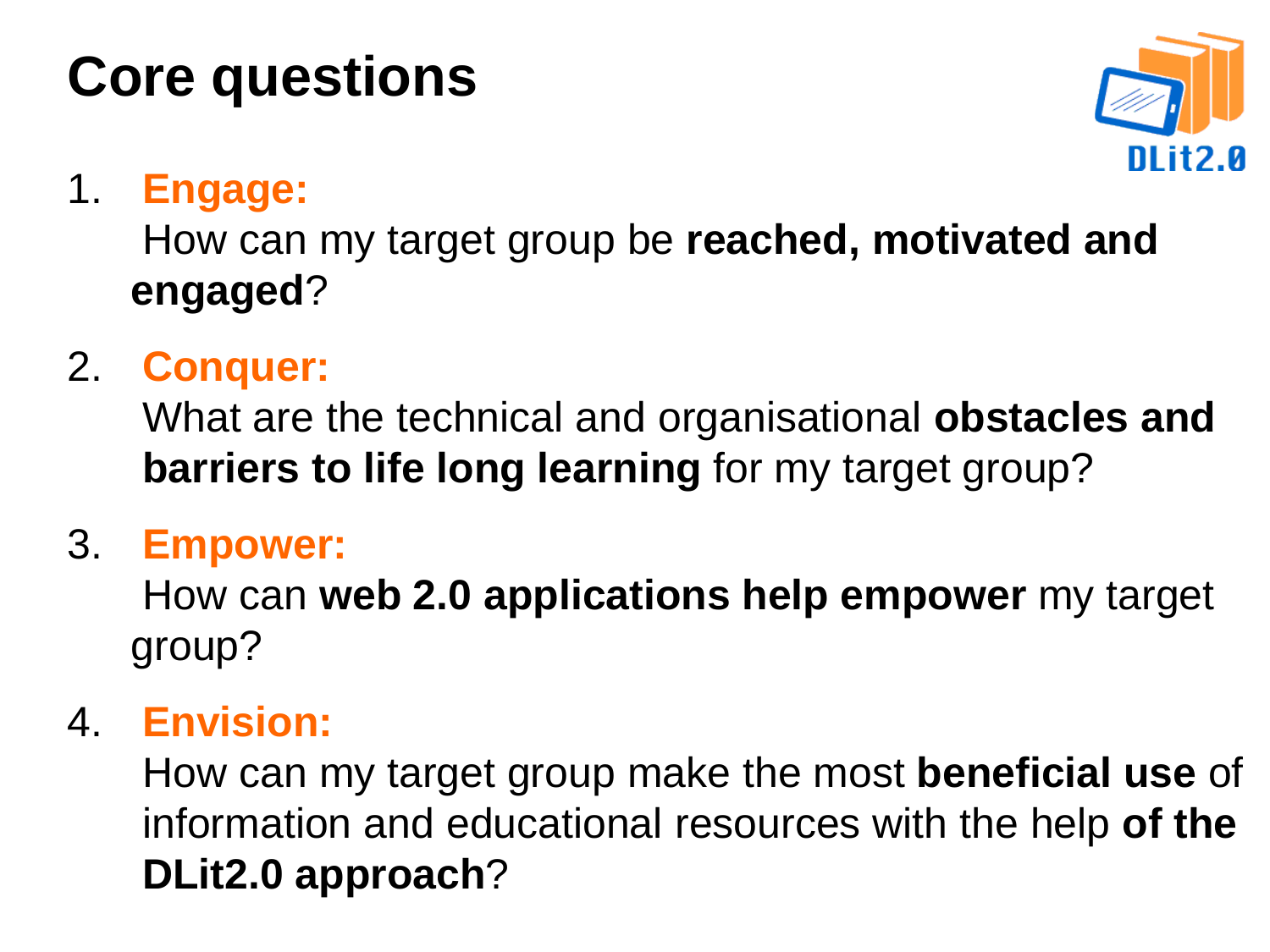



How can my target group be **reached, motivated and engaged**?

**Define** "target group" – consist of very diverse subgroups

Specific groups need **specification** and **mediation**

Work together with a **multiplier**, someone close to the group to **reach** them and **motivate** them.

Trainers working with **3th party**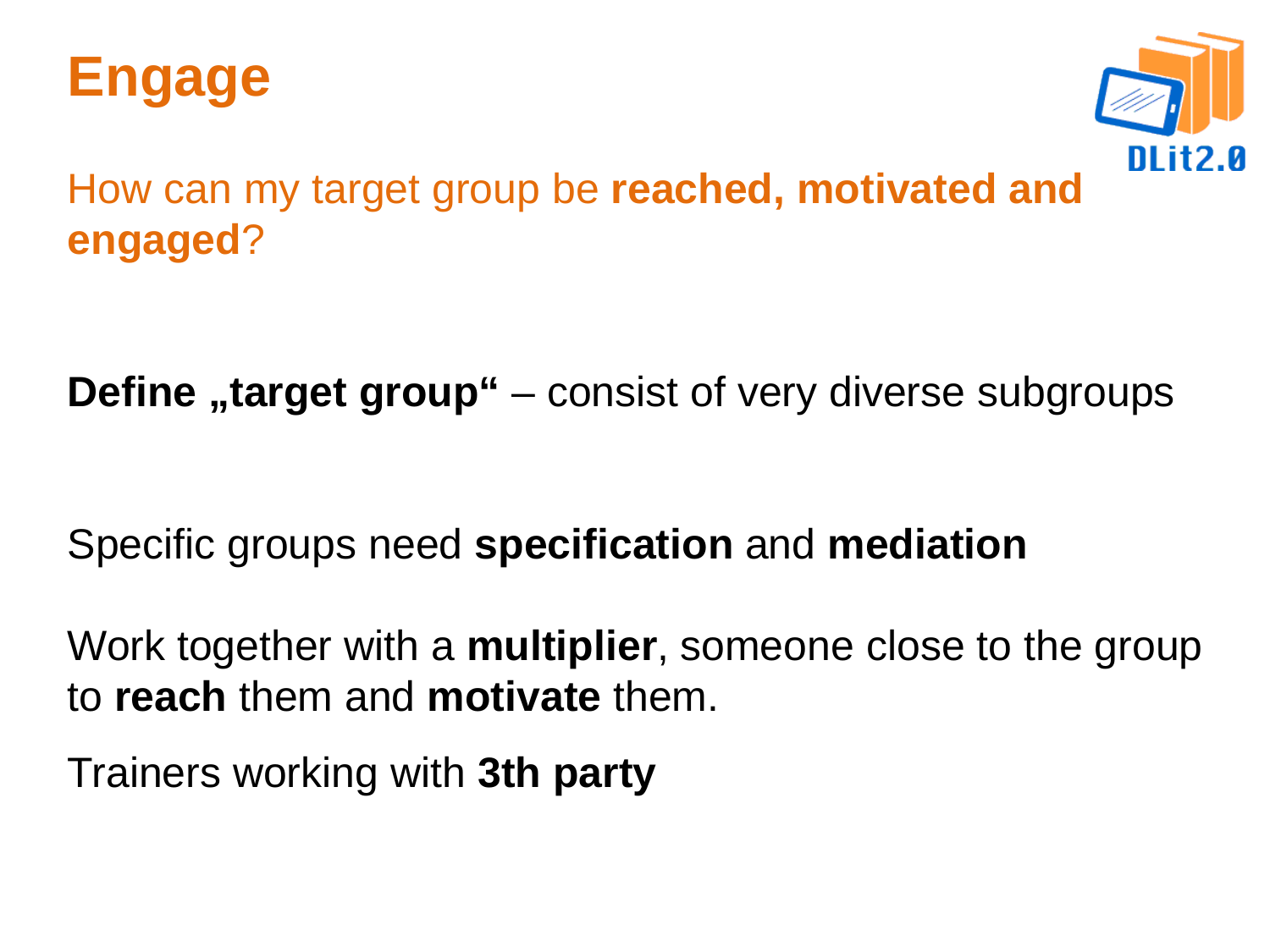



What are the technical and organisational **obstacles and barriers to life long learning** for my target group?

Workload for the libraries

- Limited technical education for librarians
- Diverse technical world (impossible to replicate)

Matter of **marketing** of the services

People need an **open mind**

- Need can-do attitude in library staff
- How to influence the end-users?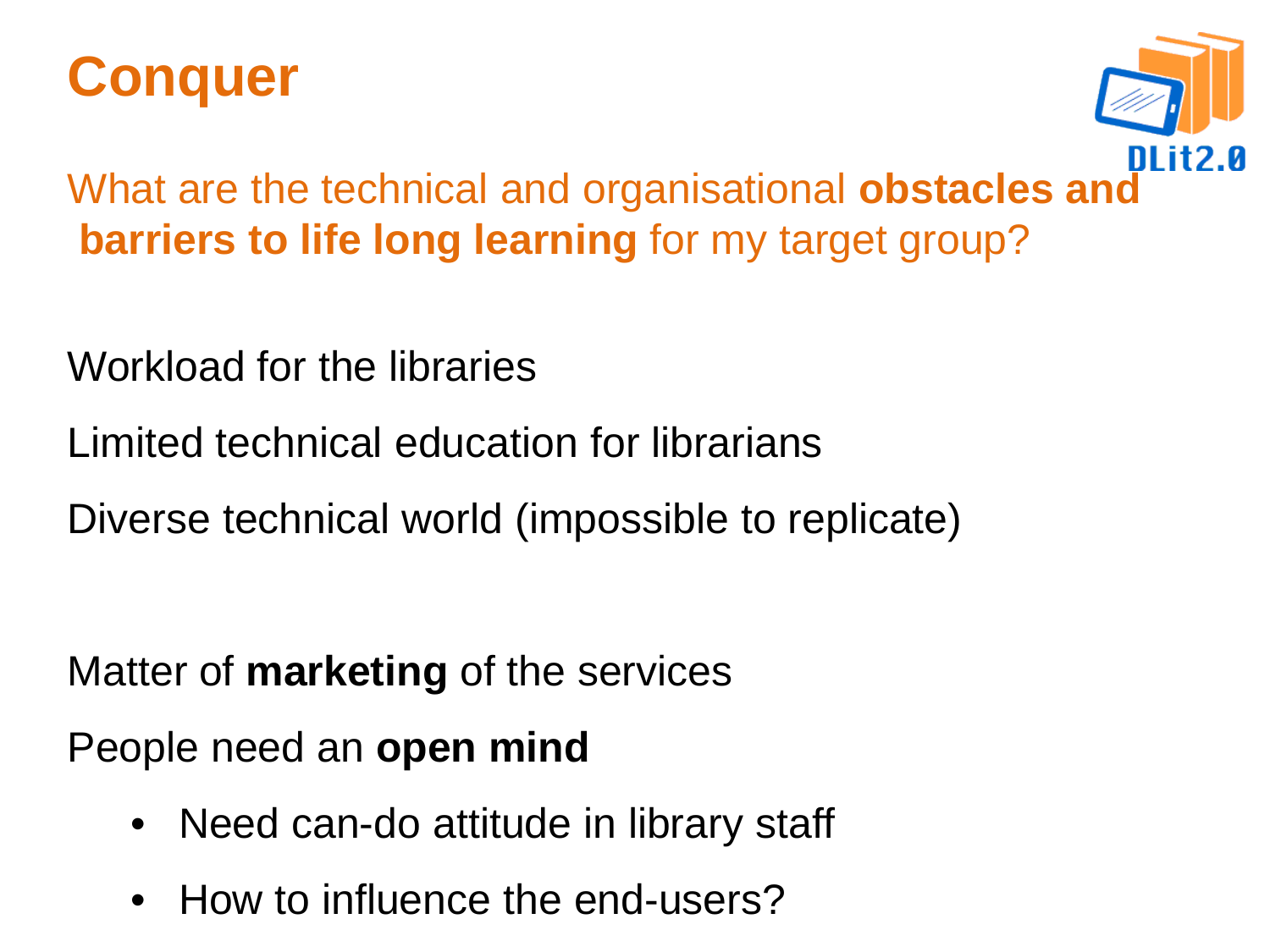



**Marketing** the services:

To reach more people than you are using now.

Warm and open invitation.

And show what you have: Libraries are not only books.

"We have iPads, PC's and people to help you"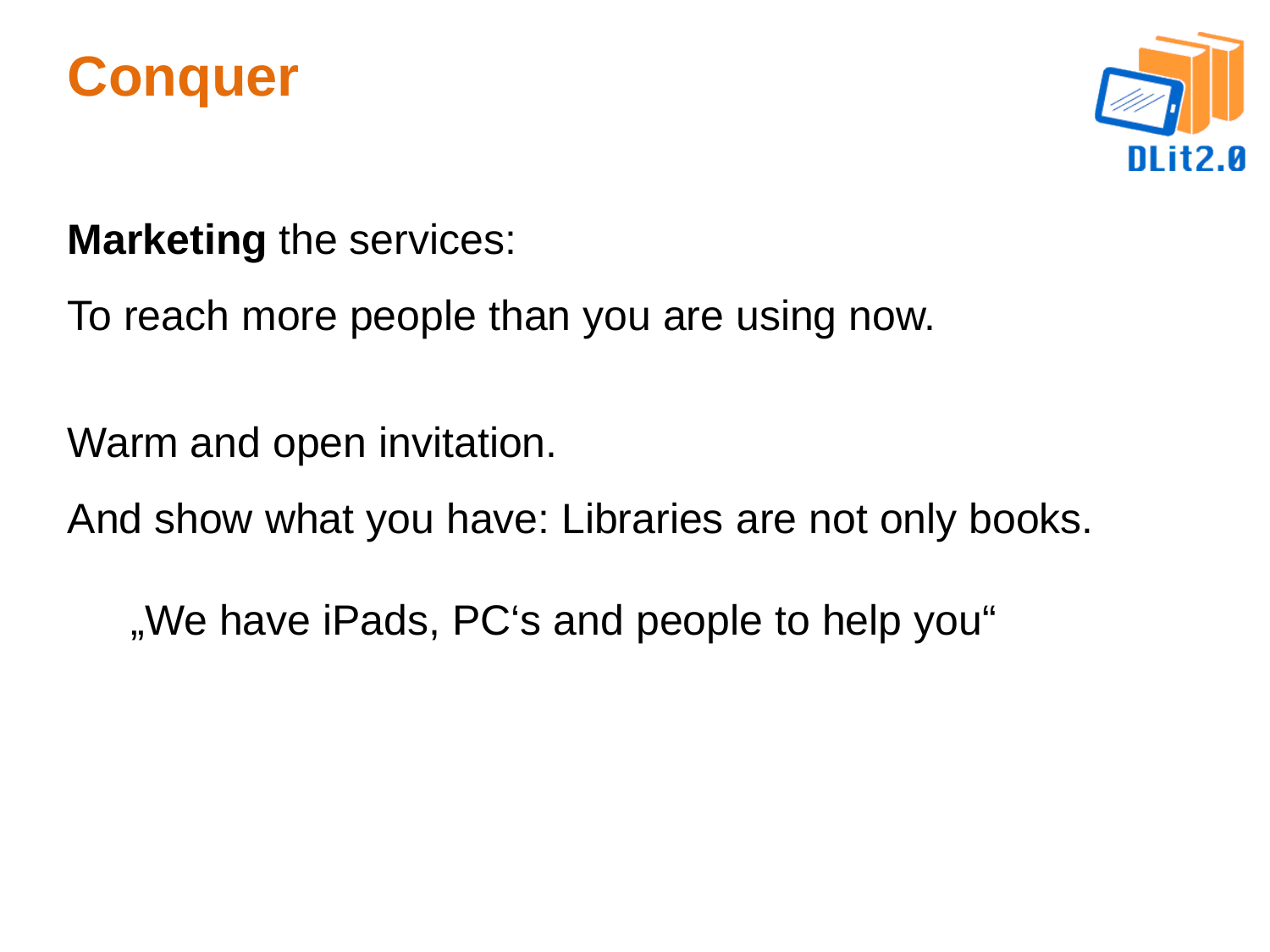



How can **web 2.0 applications help empower** my target group?

Staff or end-users??

Help library staff to become **proficient to work with web 2.0** We need training for staff and for end-users